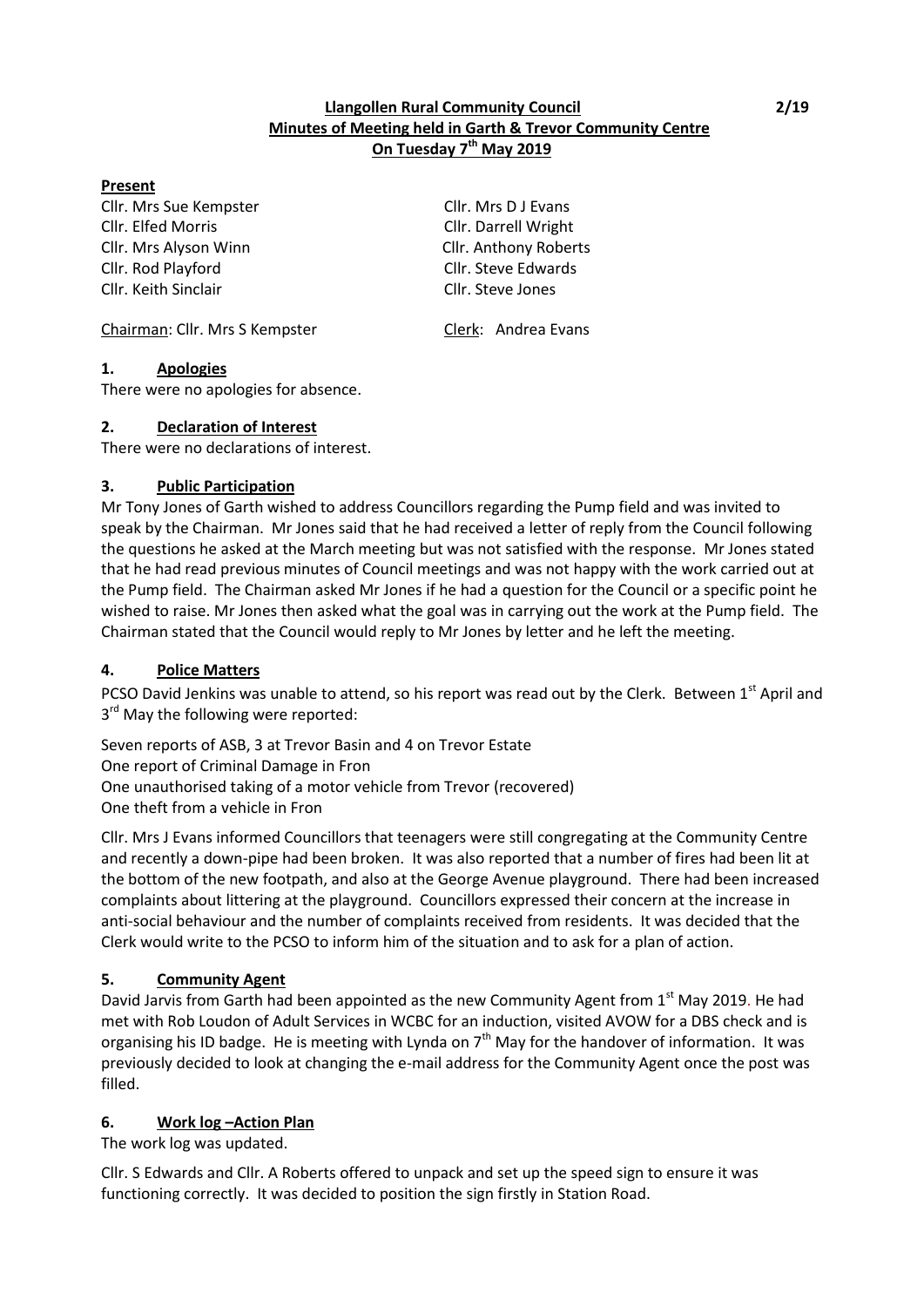Regarding the parking issue at the Fron Basin, Cllr. Roberts is in discussion with WCBC and CRT about the issues surrounding the WHS and will report back to Council.

The trees at the front of Garth & Trevor Community Centre have not yet been trimmed and Cllr. Roberts offered to contact WCBC about this.

# **7. Members' Urgent Reports**

It was reported that there were no "No Cycling" or "No Dogs" signs at the Chapel side of the George Avenue playground in Trevor. Cllr. Roberts offered to put up "No dog fouling" signs.

Loose stones from a drive on Charles Avenue were spilling onto the pavement causing a potential hazard and Cllr. Roberts offered to speak to the resident.

Cllr. Playford informed Councillors that the new owner of the bungalow near Trevor Hall Road was trying to clear the culvert near the property which was full of rubbish including pieces of a car. Possibly the pipe inside the culvert was broken and the drain may have collapsed as water was running off the field and onto the drive instead of into the drain. Cllr Roberts said he would query this with WCBC.

Cllr. Mrs A Winn reported that the hedge in Gate Road opposite Fron Basin needed cutting. WCBC were not cutting up to the boundary with Argoed Hall. The Clerk would report this to WCBC.

The Clerk had received e-mail from the acting Clerk of St Thomas Charities asking for the appointment of two trustees from the Council. Cllr. Mrs J Evans had been a trustee for a number of years and was happy to continue and Cllr. K Sinclair volunteered to be a trustee.

### **8. Minutes of the Previous Meeting**

The minutes of the previous meeting had been distributed and were accepted as a true record. The minutes were signed accordingly by the Chairman.

### **9. Matters Arising from the Minutes**

Regarding the Froncysyllte School field Cllr. A Roberts informed members that he was meeting with the WCBC's Lead Education member, Cllr. Phil Wynn, to discuss the possibility of partitioning the field to allow community use. He would report back to the Council.

### **10. Planning**

Conversion and alterations to part of existing dwelling to provide 1 No. bedroom holiday let apartment **Ballacraine, Gate Road, Froncysyllte, Wrexham P/2019/0239 PENDING**

Application for approval of reserved matters pursuant to outline planning permission P/2017/0466 – layout, scale, appearance and landscaping for plots nos 1 and 2 (residential development) **Paddock Adjoining and South of Bryn Celyn, Garth Road, Garth, Llangollen P/2019/0266 PENDING**

Single-storey rear kitchen extension **Trevor Cottage, Llangollen Road, Trevor, Wrexham P/2019/0309 PENDING**

Single-storey rear extension **34 Heol Penderyst, Trevor, Wrexham P/2019/0256 GRANTED**

### **11. Correspondence**

**Welsh Government**

Proposed Permanent Traffic Order – A5 Froncysyllte, WCBC (40 mph Speed Limit) Order 201-

# **One Voice Wales**

Welcome Letter - Membership OVW 2019-20 Training at Gresford Trust Memorial Hall Training in Abergele Llangefni Training Dates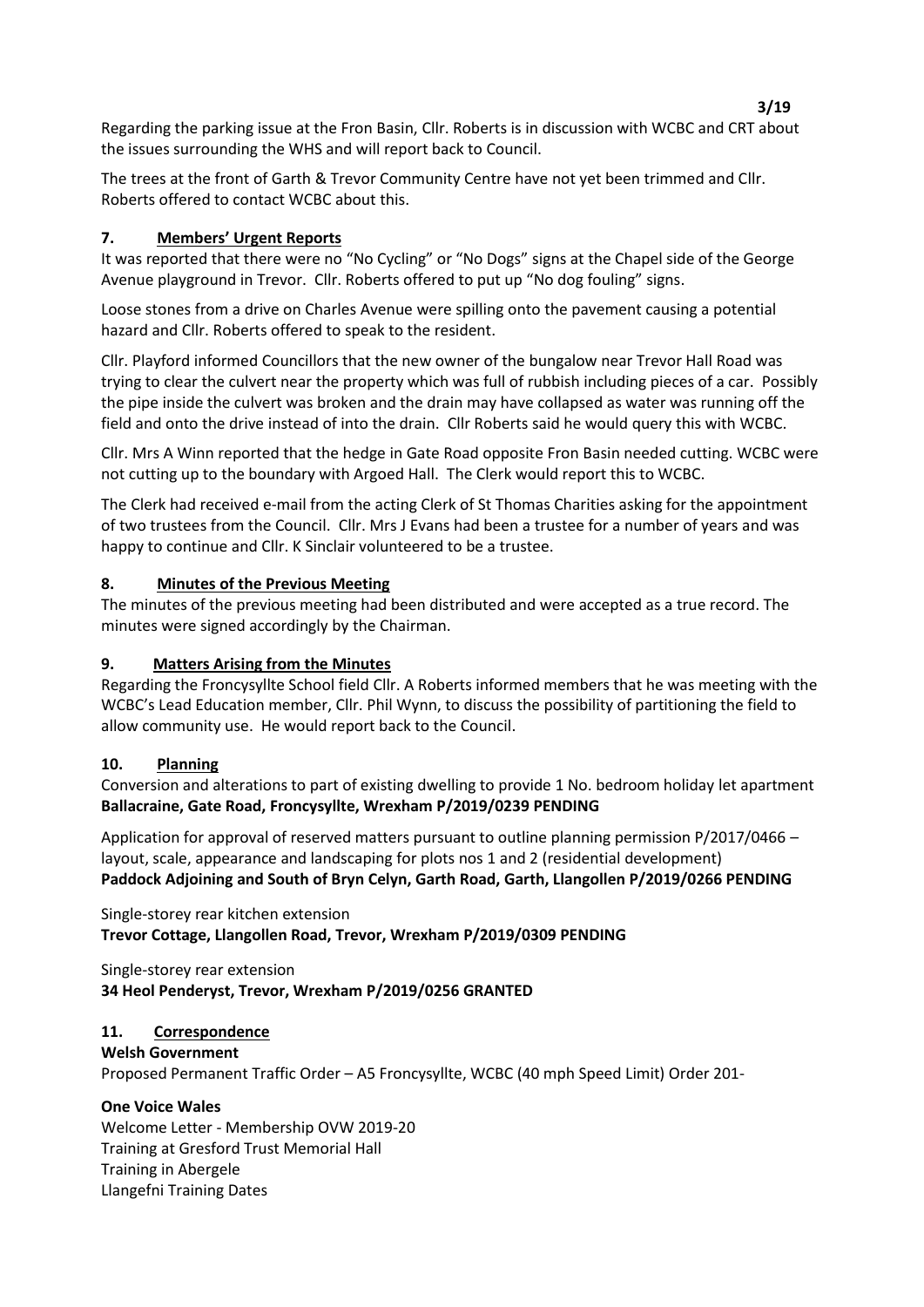### Mold Training Dates **4/19** Joint OVW and Planning Aid Wales Network Event/Conference

#### **Institute of Welsh Affairs**

Your council's contribution to Understanding Welsh Places

### **Wrexham Area Civic Society**

In Focus Issue 48 Spring 2019 Notice of Annual General Meeting Membership Renewal request

#### **Ken Skates**

E-newsletters 05/04/19, 18/04/19

### **Play Wales**

Opening streets for play Play-workers Forum 2019 E-bulletin May 2019

The correspondence was made available for perusal by Councillors, and copies had been e-mailed.

Regarding the Proposed Permanent Traffic Order – A5 Froncysyllte, WCBC (40 mph Speed Limit) Order 2019, received from the Welsh Government, the Chairman expressed her thanks to former Cllr. Jim Davies from Froncysyllte for the work he had done in bringing this about.

### **12. Footpaths & Roadways**

Cllr. S Jones expressed concern at the state of the surface of Garth Road from the crossroads to playground. The Clerk would contact WCBC to ask that this is inspected.

Cllr. Mrs S Kempster asked whether there should be a barrier of some sort at the canal end of the Clinker path due to the short distance of the canal from the path to prevent small children running from the path to the canal. It was decided that the Clerk would raise the issue with the officer from 'Our Picturesque Landscape'.

### **13. Projects 2018/2019**

Councillors discussed the issue of littering and decided to purchase litter pickers and related supplies. The Clerk would contact 'Keep Wales Tidy' for advice on suppliers.

### **14. Meetings / Training**

Cllr. Rod Playford had attended a meeting of the Clwydian Range and Dee Valley ANOB and reported that there was a push for a reduction in light population and planning for tree management at the Pontcysyllte Aqueduct.

### **15. Playground**

The Clerk informed Councillors that the Community Centre play area was resurfaced on 29<sup>th</sup> April.

Following a Goal Post Safety Audit, WCBC had informed the Clerk that, for Health & Safety reasons, the goal post in Froncysyllte play ground had to be removed as one leg is rotten. It was decided that the Clerk would find out if the goal post could be repaired and if necessary obtain prices for a replacement.

The Clerk met with a HAGs representative on April 4<sup>th</sup> regarding the zip-wire and the wet pour under the slide. She was told that the specifications of the zip-wire would be examined to see if the return could be adjusted and, if this was possible, they would repair the wet-pour at the same time as visiting to adjust the zip-wire. The Clerk has not received an update from HAGS so has asked for one.

### **16. Newsletter**

The summer newsletter will be distributed at the beginning of June. The Chairman thanked Cllr. Steve Edwards and Cllr. Anthony Roberts for their work in producing the newsletter.